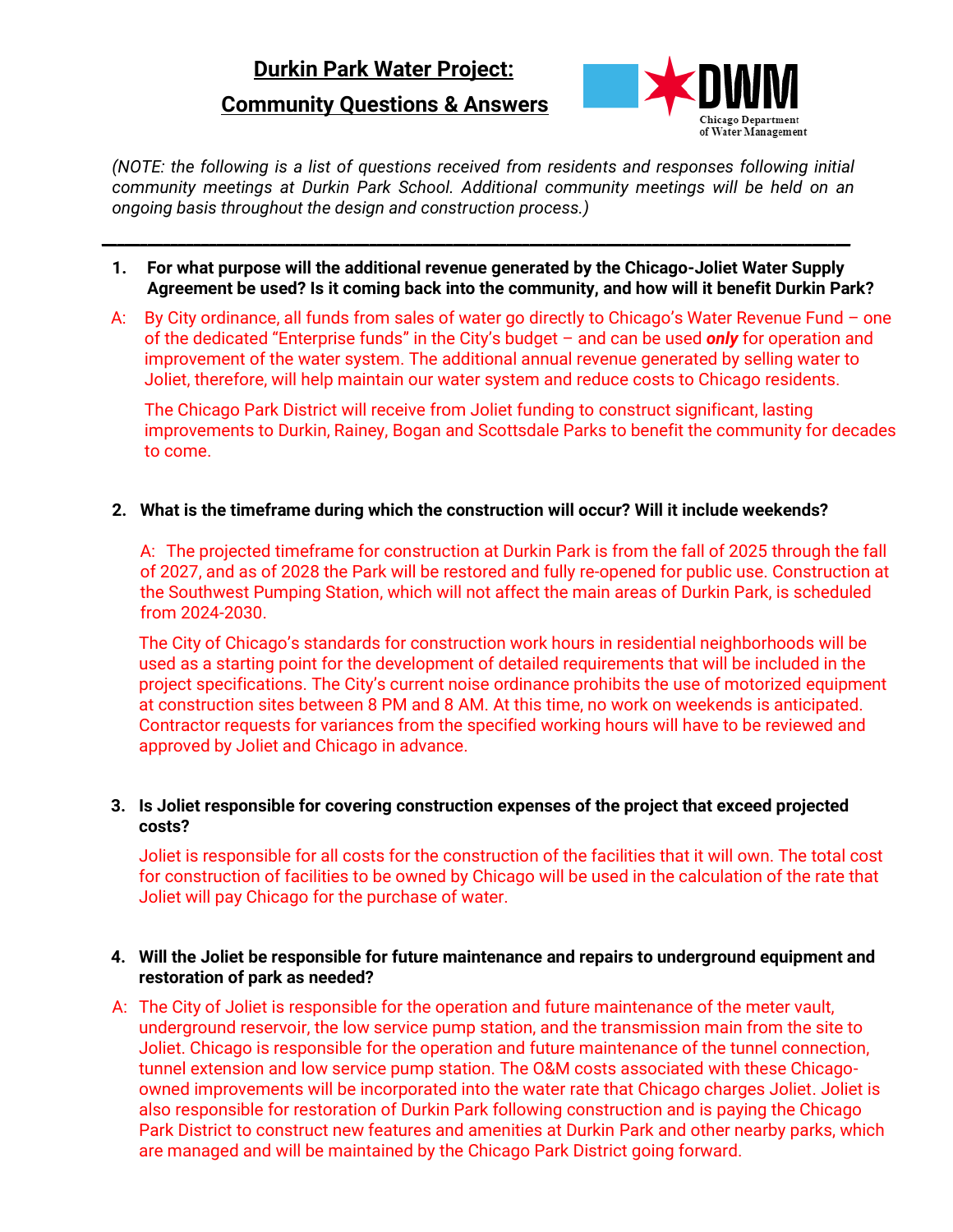- **5. How often during the water project will the City have rodent patrol servicing the area to address increased rat activity due to construction?**
- A: The City is very sensitive to this concern. Chicago will monitor closely any incidence of increased rodent activity associated with construction activity and will work aggressively to proactively address and resolve such problems.

Joliet is aware of and will comply with all provisions of Chicago's Building Code that address rodent abatement for new construction. Their design team is committed to working with City and neighborhood representatives during project design to incorporate best practices into the construction specifications for the proposed water supply improvement projects.

### **6. With construction equipment being brought into the community for the project, will added air quality testing be done on a regular basis?**

A: Yes. Protecting air quality is a priority and City ordinances require the construction contractor to conduct operations in a way that limits potential impacts. Among other provisions, specifications include requirements for the contractor to operate a "Clean Diesel Fleet" in accordance with Sec. 2- 92-595 of the Chicago Municipal Code and to develop and implement appropriate dust control measures (water sprays, street sweeping, etc.). Details of these measures will be developed during design.

Joliet's consultant team is familiar with practices used for monitoring of environmental conditions at construction sites and looks forward to working with the City of Chicago and neighborhood representatives to develop and implement appropriate processes for monitoring and reporting on air quality during the proposed construction effort.

- **7. What about construction noise mitigation efforts and sound quality for students attending Durkin School? What is going to be done to minimize noise that could cause disruptions in teaching and learning for students?**
- A: Joliet, the Department of Water Management and project construction managers will take steps needed to minimize excessive noise and prevent any disruption of classroom instruction at Durkin Elementary School, which may include installation and use of noise monitoring equipment.

Joliet and its consultant team are committed to working with the City, Durkin Park School, and community representatives to understand schedules and routines for student, faculty, staff, and parent activities so that efforts to manage impacts from construction can be incorporated into the project design and construction documents.

#### **8. What will be done to address the impact of construction on traffic in the neighborhood, especially before and after school?**

A: Joliet and Chicago have already begun conversations about this with the Principal of Durkin Elementary School. We are committed to addressing traffic issues during construction to facilitate dropping off and picking up students and to ensure this important process goes smoothly at the beginning and end of the school day.

Design documents for the projects will include separate, clearly defined traffic control plans for construction vehicles and for school traffic. Joliet and its consultant team are committed to working with City, school, and community representatives to understand schedules and routines for student, faculty, staff, and parents to address any construction related impacts upon traffic around Durkin Park School.